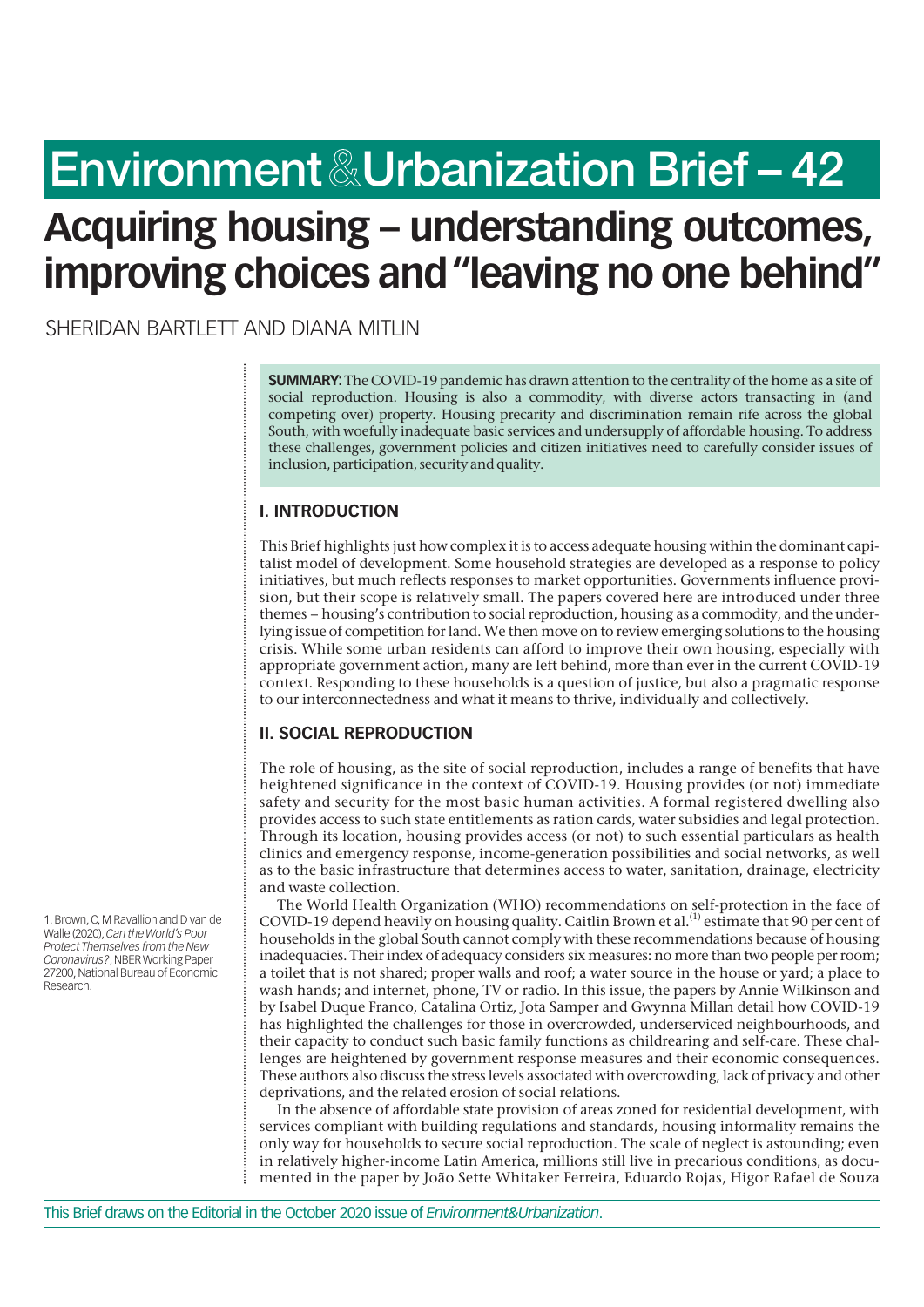2. Andreasen, M H, G McGranahan, A Kyessi and W Kombe (2020), "Informal land investments and wealth accumulation in the context of regularization: case studies from Dar es Salaam and Mwanza", *Environment and Urbanization* Vol 32, No 1, pages 89–108.

3. Esmail, S and J Corburn (2020), "Struggles to remain in Kigali's 'unplanned' settlements: the case of Bannyahe", *Environment and Urbanization* Vol 32, No 1, pages 19– 36.

4. Adam, A G (2020), "Understanding competing and conflicting interests for peri-urban land in Ethiopia's era of urbanization", *Environment and Urbanization* Vol 32, No 1, pages 55– 68.

5. Tipple, G (2015), "Housing policymaking in Africa: ten common assumptions", *Habitat International* Vol 49, pages 413–418.

6. Jones, A and L Stead (2020), "Can people on low incomes access affordable housing loans in urban Africa and Asia? Examples of innovative housing finance models from Reall's global network", *Environment and Urbanization* Vol 32, No 1, pages 155–174.

7. See reference 2.

Carvalho, Carolina Rago Frignani and Ligia Santi Lupo. As Florencia Almansi, Jorge Martín Motta and Jorgelina Hardoy report for Buenos Aires, the population living in "slums" and informal settlements grew by 50 per cent between 2001 and 2010. Duque Franco et al. highlight the consequences for São Paulo's COVID-19 mortality rate, which is 10 times higher in the lowest-income areas. In the previous issue of the journal, Andreasen et al.<sup>(2)</sup> report that in Africa, formal land delivery channels meet under 10 per cent of the demand. Also in the previous issue, Esmail and Corburn<sup>(3)</sup> draw on research in Kigali to argue that spatial informality is increasingly related to exclusionary visions of modernization.

Informal housing construction has slowed down in most major urban centres (due to difficulties in accessing land), but the process is ongoing in smaller towns, as shown in the previous issue by Adam<sup>(4)</sup> for Bahir Dar, and in this issue by Faraz Hassan, Emma Grant and Sophie Stevens for Hawassa, Ethiopia. Samwel John, Gordon McGranahan, Mwanakombo Mkanga, Tim Ndezi, Stella Stephen and Cecilia Tacoli also describe this for Mwanza, Tanzania.

There is not a binary distinction between informality and the formal realm, however. Every paper here refers to government involvement, whether in supporting housing acquisition (legally or illegally) or obstructing household efforts. John et al. show how the Tanzanian government accepts, manages and legalizes some aspects of informality, while Baraka Mwau and Alice Sverdlik describe more informal government involvement in Nairobi.

Social reproduction is about everyday activities, but also about the larger social forces that may reproduce injustice and inequities. Many of the papers document the multiple forms of discrimination that surface in the context of housing. The paper by Hassan et al. describes the difficulty faced by women in securing safe accommodation in Hawassa, Ethiopia. Charlotte Bonnet, Erik Bryld, Christine Kamau, Mohamed Mohamud and Fathia Farah describe similar discrimination in Mogadishu. In Mathare (Nairobi), Mwau and Sverdlik find it is socially unacceptable for young women to set up independent households; young men are encouraged by tradition to establish their own households but, perceived as a poor risk by landlords, also struggle to find accommodation, as do people with disabilities. Ethnicity is also a factor, and discrimination extends to internally displaced people (IDPs) in Mogadishu. Tomer Dekel points to the role of xenophobia in the context of eviction. COVID-19 has shed an especially harsh light on existing disparities, and, as Wilkinson illustrates, is exacerbating the structural discrimination already faced by billions of inadequately housed people globally.

# **III. COMMODITY**

Housing is a business opportunity for some, an important asset for others, and for yet others, an obstacle that challenges adequately supported social reproduction. Households regularly spend over 25 per cent of their incomes on housing.

For most low-income urban residents, formal housing is out of reach. Tipple<sup>(5)</sup> claims that the cheapest formal house in sub-Saharan Africa costs US\$ 10,000. Mwau and Sverdlik note that only 10 per cent of Kenya's population can afford this without a subsidy.

Affordability is not a simple calculation. In the previous issue, Jones and Stead<sup>(6)</sup> argue that US\$ 10,000 is affordable if no more than 30 per cent of income is spent on housing, but depending on loan interest rates. Their numerous examples, from partners of the social enterprise Reall, illustrate the significance of state intervention in making loans feasible. Most households, however, lack access to finance and depend on savings. In Africa, housing is widely financed by personal or family savings, thus limiting what is affordable, as illustrated by Andreasen et al. for Tanzania; Akunnaya Opoko, Adepapo Oluwatayo, Baya Amole and Ekundayo Adeyemi for Nigeria; and (in the previous issue) Culwick and Patel for Cape Town.

While housing is commodified in all the papers considered here, opportunities also reflect political interests. In Latin America, Ferreira et al. explain how the devolution of responsibilities following democratization underpinned improvements in tenure security, as well as access to housing and services. But even here, substantial challenges remain.

The real estate market in low-income settlements gets attention here in several papers. Opoko et al. explore land transactions in Lagos and find that 60 per cent of their interviewees – all of whom bought land or buildings – earned less than US\$ 114 a month. Many transactions are facilitated by brokers (Adam for Bahir Dar, Ethiopia; Andreasen et al. for Dar es Salaam and Mwanza, Tanzania; Opoko et al. for Lagos, Nigeria). There is extensive evidence of the trading of informal land. John et al. write about the recent emergence of land markets in Dar es Salaam and Mwanza, while Opoko et al. consider the complexity of market transactions and the many actors involved.

As households become more affluent, they have multiple reasons to acquire land. The insecurity and poor quality of rented accommodation make freehold ownership attractive. Increasing land prices create opportunities for asset accumulation and speculation. When assets are tied up in land there is minimal risk of theft.<sup> $(7)$ </sup> And housing expansion provides new opportunities (for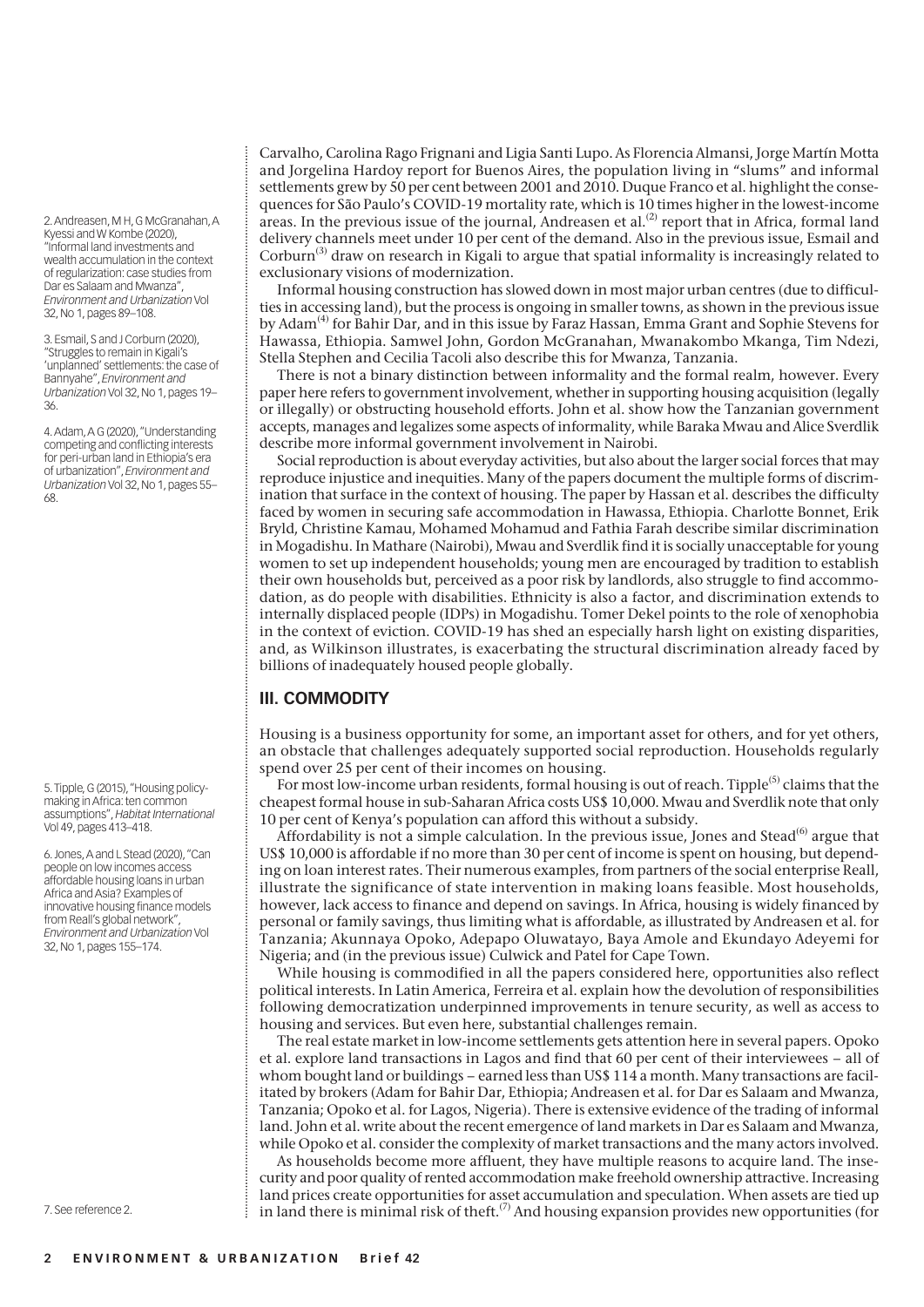8. van Noorloos, F, L R Cirolia, A Friendly, S Jukur, S Schramm, G Steel and L Valenzuela (2020), "Incremental housing as a node for intersecting flows of city-making: rethinking the housing shortage in the global South", *Environment and Urbanization* Vol 32, No 1, pages 37– 54.

9. Scheba, A and I Turok (2020), "Informal rental housing in the South: dynamic but neglected", *Environment and Urbanization* Vol 32, No 1, pages 109–132.

10. See reference 3.

11. Corburn, J, V Agoe, M Asari, J Ortiz, R Patterson, J Wairitu, J Kilmani, K Nyambuga, G Githiri, J Makau, J Weru, P Njoroge, K Kairuki, P Ngau, L Walthert, M Mutinda and M Kano (2017), *Mukuru, Nairobi, Kenya: 2017 Situational Analysis*, Muungano Alliance, Nairobi.

some) with rental incomes. John et al. describe the processes involved in peripheral informal neighbourhoods, with "pioneer" settlers securing plots and building shacks on land zoned for agriculture. Informality lowers costs, and rooms are added when finance is available (van Noorloos et al. in the previous issue<sup>(8)</sup>; Opoko et al.; and Justin Visagie and Ivan Turok).

John et al. differentiate between plots purchased for rental income, and those for buyers' own use. Some families accumulate multiple properties. Most self-builders in the Tanzanian study (Andreasen et al.) own more than one plot and develop single-storey rooms for rental income.

Several papers highlight the intensified commercialization of the rental sector, which is also in flux. In the previous issue, Scheba and Turok<sup>(9)</sup> summarize the relative lack of attention to the rental sector. They go on to discuss backyard renting in Delft South, Cape Town, where lowincome formal housing is consolidated by state-financed housing subsidy development, with increasing commercialization in recent years. Despite constraints, some owners sell to developers who demolish the original house and build a new two-storey structure. The increasing professionalism of landlords reflects a transition from solidarity relations during apartheid towards market-based relations. Demand comes from rising numbers of lower-middle income black tenants seeking affordable accommodation. Culwick and Patel's study of households benefitting from the government housing subsidy demonstrates this phenomenon in Gauteng Province. Twelve per cent of households in their research areas have rental income, compared to 3 per cent in the comparison informal settlements. The intense rental commodification is also evident in Nairobi, where tenant blocks cost about US\$ 360,000 to construct, with a four-year payback period. Mwau and Sverdlik argue that this rental housing is more profitable than higher-income units, but also note that increasing densities put pressure on infrastructure and services. The papers document a broadly consistent set of rental charges across African towns and cities, with monthly rents appearing to average around US\$ 30 in the studied settlements in Kigali, Cape Town, Hawassa and Nairobi.

As higher incomes permit more housing choice, and as developers respond to market opportunities, a further transition is taking place from informal to formal (at least in terms of homeownership). This is supported by state action to regularize informal settlements and address the demands of higher-income residents, and also by the need for lower-income households using formal finance to purchase formal housing.

The change in status through regularization offers access to public goods (infrastructure and services) in addition to greater security through some form of title. John et al. analyse the process in Tanzania and identify problems faced by low-income landowners (who may need to sell land to afford it) and tenants (who cannot afford to stay on as rents increase). In both Dar es Salaam and Mwanza there are few protections, and women-headed households may be particularly affected. Government subsidies to enhance affordability – as discussed for Latin America by Ferreira et al. – may not benefit the lowest-income households. The vulnerability of informal households is further illustrated by Esmail and Corburn in Kigali,<sup>(10)</sup> where households may risk displacement.

# **IV. COMPETITION**

Commodification, where the commodity is scarce, implies competition. Well-located land is a commodity like no other, *the* critical resource. And competition can be especially intense in larger cities. These are some of the relevant aspects of competition:

**Densification**. The pressures to densify in the context of rising land values is a theme repeated across the papers. Mathare is now characterized by both horizontal and vertical densification, and one-third of shacks in Mukuru are now double storey,<sup> $(11)$ </sup> adding to housing costs because multi-storey dwellings cannot easily be built incrementally. Visagie and Turok argue that these higher densities, to yield benefits, must be accompanied by appropriate governance frameworks and investment in infrastructure and services. However, there are obvious challenges. Plot owners can densify buildings, but cannot improve infrastructure and services. And upgrading is expensive if the existing built environment is respected. It requires a strong local community process to ensure ownership, as exemplified by community reblocking in South Africa (as Visagie and Turok show).

**Gentrification**. Rising land values may be led by private individuals making choices about where they seek to reside or to accumulate assets for capital appreciation and/or rental income. John et al. explore how gentrification is happening in Dar es Salaam and Mwanza, identifying winners and losers, and contrasting the gentrification trajectories in each city between innercity and peripheral urban neighbourhoods. The authors emphasize that gentrification is not inevitable, and settlements may consolidate without this process.

**Displacement and eviction.** Informal urbanization, as Dekel reminds us, is inherently tied to threats of eviction, which takes place when competition is acute and vulnerable residents are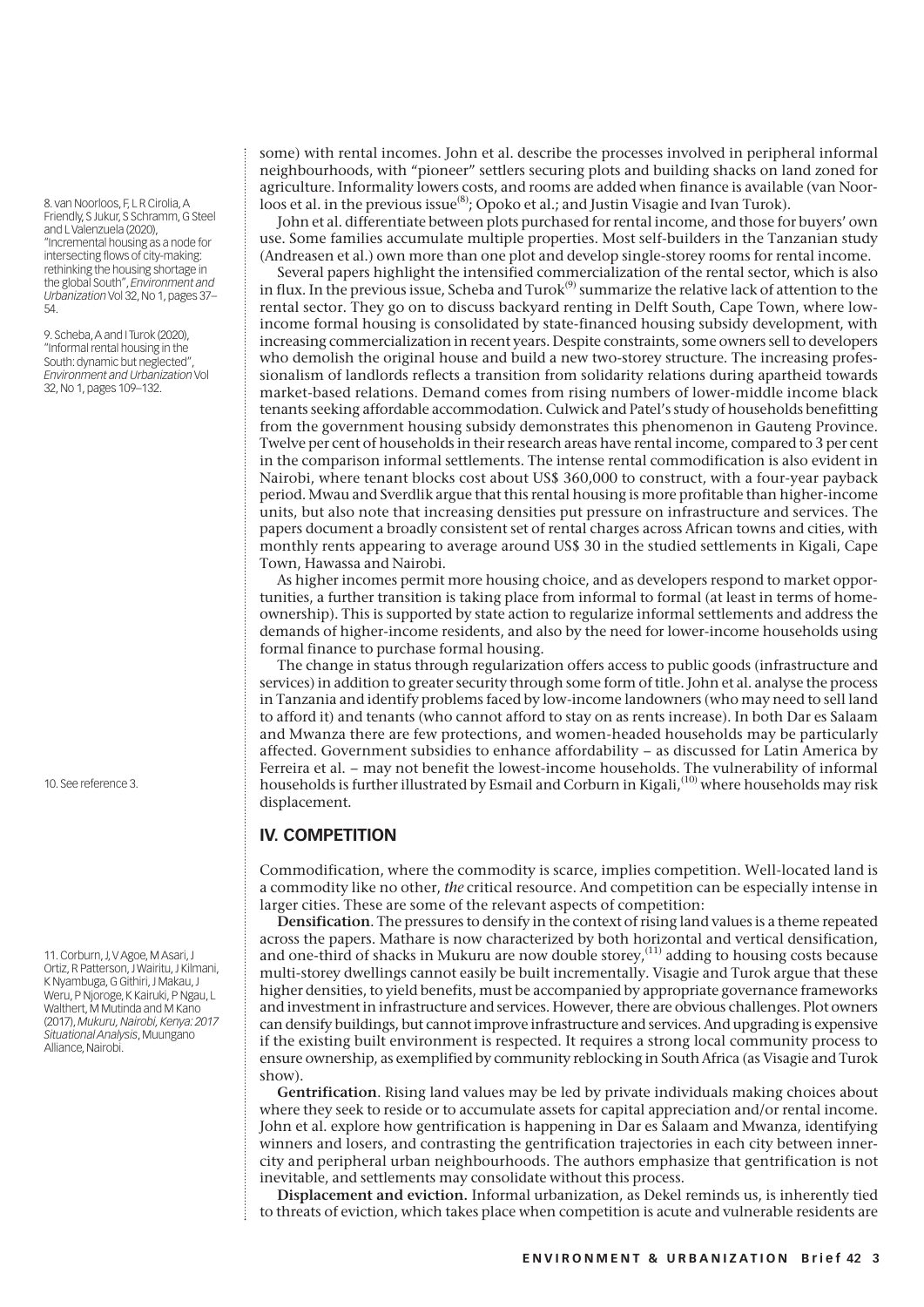12. Cabannes, Y and Ö S Göral (2020), "Land disputes on the outskirts of Istanbul: a unique case of legalization amidst demolitions and forced evictions", *Environment and Urbanization* Vol 32, No 1, pages 69– 88.

13. See reference 4.

unprotected. In Mogadishu, low-income households and IDPs are deliberately moved into neighbourhoods to establish economic activities, and then pushed out as land values increase (Bonnet et al.). In the previous issue, Cabannes and Göral<sup>(12)</sup> illustrate eviction threats in Istanbul, where population growth, economic growth and the political vision of Istanbul as a global city have resulted in the destruction of older neighbourhoods, rising land prices and land speculation. Adam describes how governments use expropriation to acquire the land of longstanding informal settlement dwellers for "public interest"-related developments.<sup>(13)</sup>

**Government upgrading programmes** can protect informal landowners and help secure the rights of residents. Access to loan finance and subsidies help to make this process more affordable. Tenants, however, are less likely to be protected by this managed process of land formalization.

**Planning**, whether involving land within neighbourhoods, between neighbourhoods or at city scale, is a public good, adding value to the land. Visagie and Turok argue that many upgrading programmes are undermined because they give insufficient attention to the settlement's internal layout and links to the rest of the city.

Ferreira et al. summarize the potential of planning in a range of contexts across Latin America with notable positive experiences in São Paulo, Medellín and Bogotá. Planning adds value for those occupying land, and generates public revenue through taxation related to planning gains. In Medellín and Bogotá, these funds have supported the expansion of the transport-related infrastructure.

**Standards and regulations** and their enforcement are a further public good. This may seem naïve to the many informal settlement dwellers who have been penalized for contravening regulations. But the fundamental problem here is inappropriate regulations and the lack of accountability of those enforcing them. Visagie and Turok remind us that standards, often a colonial legacy, may be both unaffordable and inappropriate, with low-income households bearing a disproportionate share of the costs.

#### **V. WHAT CAN BE DONE – IMPROVING THE OPTIONS**

Processes surrounding housing for the urban poor can exacerbate inequalities and contribute to absolute deprivations, and good housing solutions are fundamental to countering these powerful structural drags.

#### **a. Government involvement**

Local government is recognized in several papers for its role in urban planning and provision (see Visagie and Turok, Cabannes and Göral, Ferreira et al. and Almansi et al.), although distribution of responsibility between central and municipal governments can vary. Several models of state support are possible:

*Formal titling* is recognized in several papers for enhancing the value of individual plots and the one-off capital gain for those who can verify their claim. The downside can be the subsequent rise in prices, which may result in displacement (Ferreira et al.). Andreasen et al. examine (in the context of Tanzania) de Soto's thesis that land – once formally titled – will act as collateral to facilitate urban economic development.<sup> $(14)$ </sup> They conclude that de Soto fails to appreciate some advantages of the informal housing system, although they also recognize this may reflect the relative security of informal land in their study locations. Ferreira et al. also critique these titling programmes, describing a Peruvian programme that failed to deliver the anticipated increase in lending and benefits for livelihoods and enterprise development. They explain that formal financial institutions do not want low-income housing as collateral. Households, moreover, can be reluctant to borrow because of perceived risks of repossession.<sup>(15)</sup>

Cabannes and Göral argue that the vulnerabilities of individual tenure can be addressed through forms of collective land tenure that pre-empt speculation and ensure that low-income households do not sell in a crisis.<sup>(16)</sup> Options facilitated by national government are key – as described for Namibia, in the previous issue, by Delgado et al.<sup>(17)</sup> The principle there was affordable progress towards regulatory compliance, enabling existing residents to remain in situ with tenure security.(18) Ferreira et al. describe a Uruguayan example, where government policy reforms in 1969 catalysed more than 300 cooperatives, providing hundreds of thousands of housing units built in well-located areas.

*Financing*: In various financing models, national government plays an essential role, setting the frameworks for land policy and planning, providing infrastructure and services, and enabling governance, accountability and equity. Culwick and Patel illustrate both the potential and the drawbacks of the South African government subsidy. While providing 3 million dwellings, this programme has also been fraught with problems. More recent housing developments in Gauteng have tried to address these problems, but have not made essential transport investments or

14. See reference 2.

15. See reference 2.

16. See reference 12.

17. Delgado, G, A Muller, R Mabakeng and M Namupala (2020), "Coproducing land for housing through informal settlement upgrading: lessons from a Namibian municipality", *Environment and Urbanization* Vol 32, No 1, pages 175– 194.

18. Ministry of Land Reform (2016), *Guide to Namibia's Flexible Land Tenure Act, 2012* (Act No. 4 of 2012), available at https://www.giz.de/de/ downloads/giz2018-0105en-guidenamibia-flexible-land-tenure-act.pdf.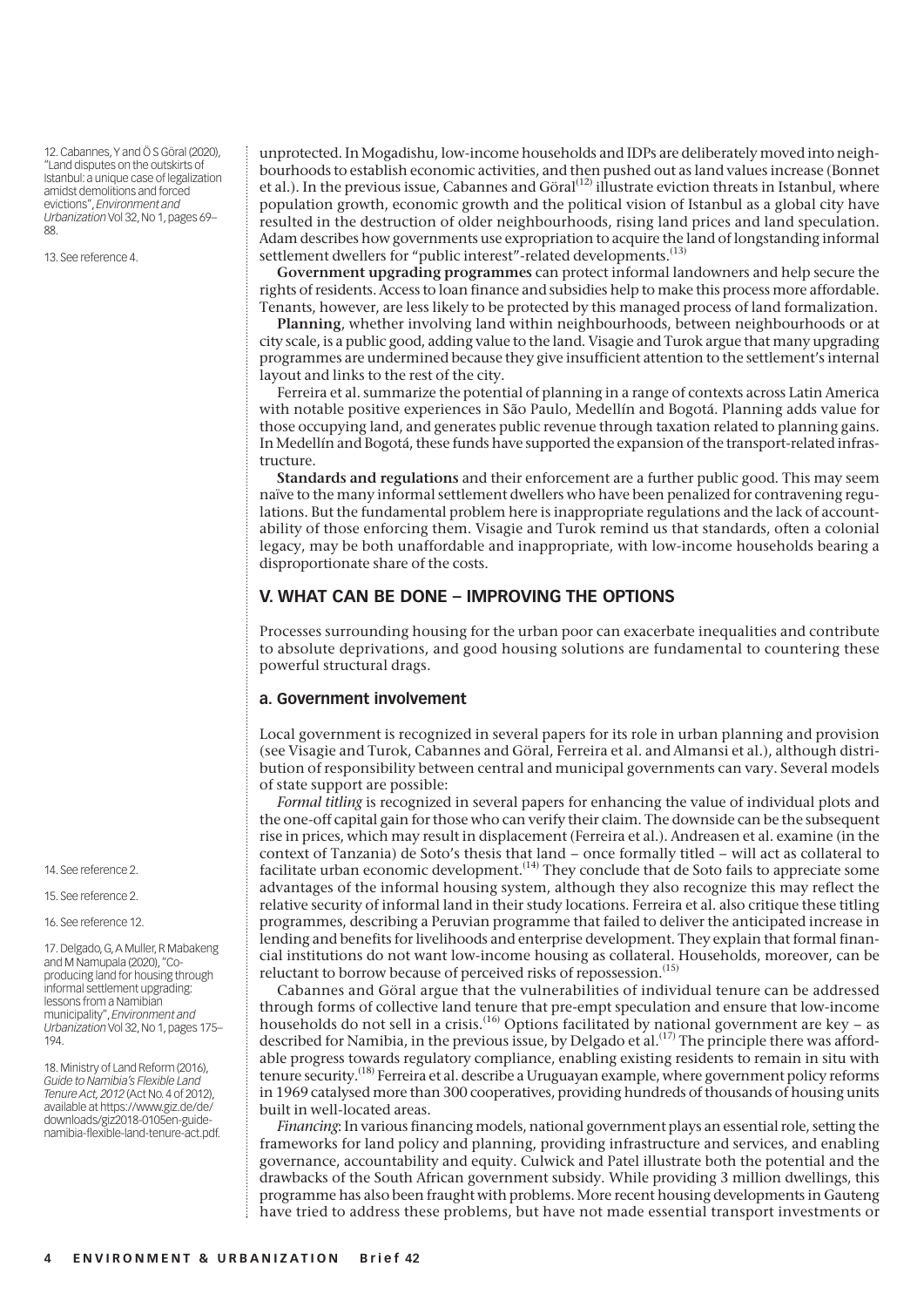19. See reference 17.

20. Mwau, B, A Sverdlik and J Makau (2020), *Urban Transformation and the Politics of Shelter*, working paper, International Institute for Environment and Development, available at https://pubs.iied.org/10876IIED/ ?a=B+Mwau.

21. Kariuki, J (2020), "300,000 scramble for 228 low-cost housing units", *The Nation*, 18 June, available at https://www.nation.co.ke/kenya/news /300-000-scramble-for-228-low-costhousing-units-732126.

[22. See reference 17.](https://www.nation.co.ke/kenya/news/300-000-scramble-for-228-low-cost-housing-units-732126) 

23. See reference 3.

24. See reference 12.

25. SDI is a network of federations of shack and slum dwellers and their support NGOs that is active in 33 countries across the global South. http://knowyourcity.info.

26. See reference 8.

provided *high-quality dense neighbourhoods*. In South Africa the preferred housing form is the single-storey detached house, which leads to distant segregated neighbourhoods and high transport costs to formal employment. The programme has also promised, but failed, to *deliver on participation*, and is dominated by new build, ignoring the far more cost-effective potential for upgrading informal settlements (as Delgado et al. show(19)). Many people, not entitled to subsidies, have been excluded from redevelopment, including non-citizen migrants. Those who *do* secure access to well-located acceptable subsidy housing, however, have significant needs addressed.

*An alternative model* for state support is Mumbai's Transferable Development Rights (TDR) model, through which money made by commercial developers of high-income accommodation subsidizes housing for those living in "notified slums". SDI's Indian affiliate has made good use of this opportunity through its nonprofit construction arm, SSNS (or SPARC Samudaya Nirman Sahayak), constructing over 6,500 dwellings. The Ethiopian government, in a third model, has built apartments to sell to low-income residents (Hassan et al.). There have been problems with affordability, however, a common issue in government projects. In Kenya, while the new Affordable Housing Programme is a pillar of the Kenyan presidency, it is unlikely to be affordable: $^{(20)}$ the purchase price of the cheapest one-room unit is set at the equivalent of nearly US\$ 10,000 with a 10 per cent deposit.<sup>(21)</sup>

*A fourth model* is offered by Latin American governments, which provide soft loans to collectives and individuals to both construct and improve housing. Colombia and Brazil have notable experiences offering integrated development. Even in this region, however, policies are based on property ownership, with few cases of support for social renting (Ferreira et al.).

*A fifth model* is co-production, which extends the shared decision-making of participatory budgeting to shared implementation of improvements. Delgado et al. describe this approach in Gobabis, Namibia,<sup>(22)</sup> where it is supported by the municipality and Namibia's SDI affiliate. A flexible government land tenure policy and modalities for co-producing infrastructure and services have led to incremental improvements with increased affordability. The authors estimate that it has cost US\$ 1,000 per household for benefits that would cost about US\$ 5,800 if commercially contracted. Visagie and Turok describe the spatial reconfiguration applied by SDI in South Africa. "Reblocking" is required in many upgrading processes, and careful negotiations are necessary among residents for plots to be moved and infrastructure installed. A government willing to amend standards, drawing on residents to work with professionals on existing regulatory frameworks, can facilitate this.

Almansi et al. report on a co-production intervention in Buenos Aires where such methods have addressed longstanding resident mistrust of government.

#### **b. Citizen housing initiatives to challenge state neglect and anti-poor policies**

Evictions, or other forms of displacement, must be avoided. Esmail and Coburn<sup> $(23)$ </sup> recognize that residents become active, claiming citizenship, as they defend their informal properties, and acknowledge the risks residents face when contestation of displacement and compensation is seen as a threat to authority rather than a legitimate grievance. The ways governments manage resistance to eviction are also evident in Cabannes and Göral's account from Istan $bul<sup>(24)</sup>$  where a lack of transparency about court orders was used to avoid legal challenges by those facing eviction.

The vulnerabilities facing residents of individual settlements are one reason that networks like SDI argue for the need to map all of a city's informal settlements,<sup> $(25)$ </sup> since understanding the aggregation of spatial informality enables more effective interventions.<sup>(26)</sup> Visagie and Turok also emphasize that without a city-wide perspective, infrastructure improvements cannot be understood or implemented. SDI affiliates invest in city-wide processes for their political benefits as well, allowing organized residents to strengthen solidarity and push for appropriate state actions.

### **Ordering this Brief, individual papers or** *Environment&Urbanization*

All Briefs can be downloaded at no charge from **http://pubs.iied.org/search/?s=EUB**.

The issue of *Environment&Urbanization* on which this Brief draws can be purchased at **http://journals.sagepub.com/home/eau**; this website also has the full text of all issues of *Environment&Urbanization* from 1989 to the present, and all but the four most recent issues are available at no charge. The site also contains details of how to subscribe to the journal and how to gain access to any of the papers listed below (which may be purchased electronically). And it [has details of discounts available to tho](http://pubs.iied.org/search/?s=EUB)se in low- and middle-income nations and to students and charities.

Electronic versions of these papers (as .pdf files) are available at no charge to teaching or [training institutions and NGOs from low- and](http://journals.sagepub.com/home/eau) middleincome nations in Asia and Latin America; send requests to **humans@iied.org**.